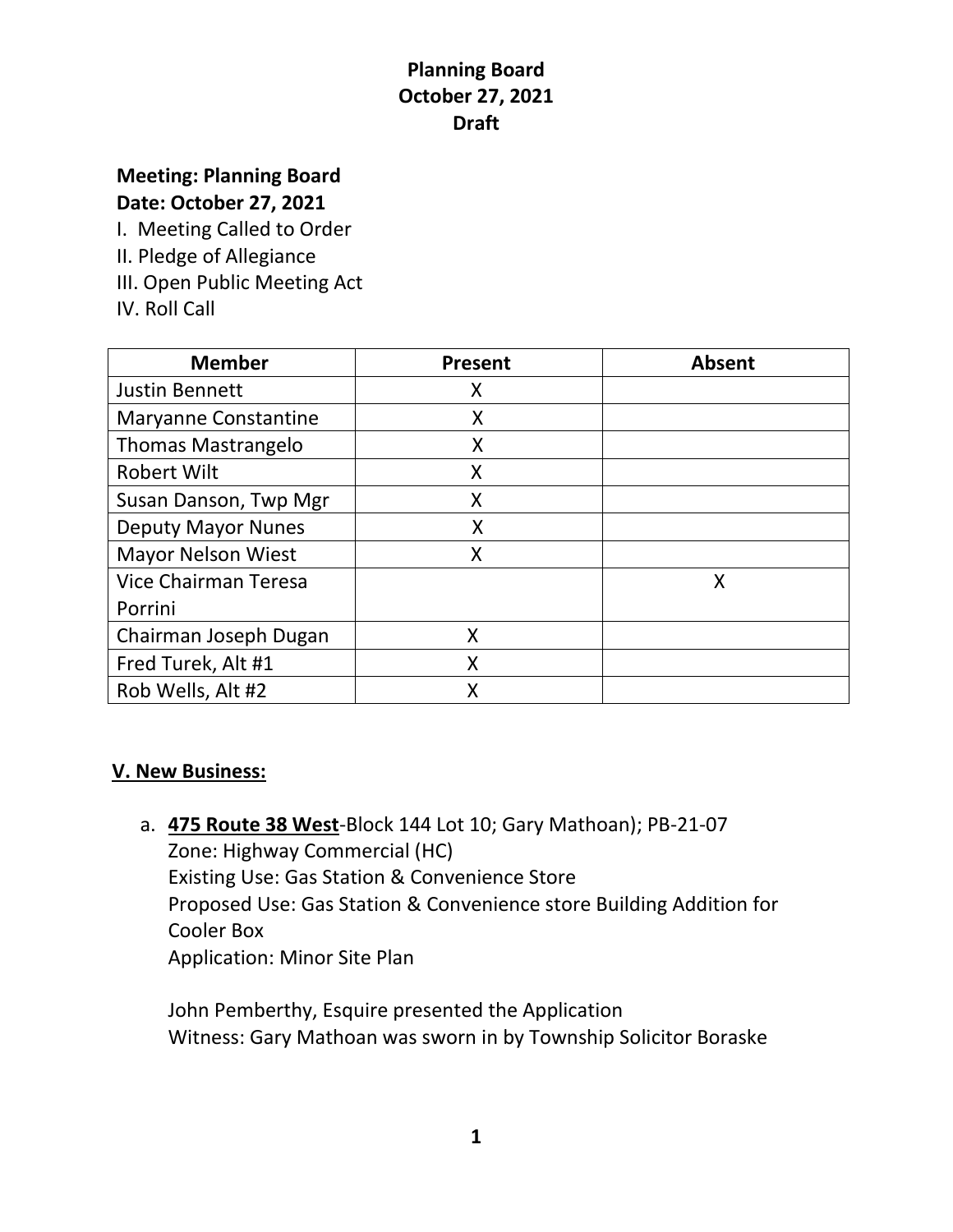The Application is to add a 6 door Cooler-Walk-in Box to fill the need of his convenience store. The Walk-in box will be located in the prior office location. The 6 Doors will open on the inside and the walk-in box itself will be located adjacent to the building.

Chairman Dugan asked Board Engineer to go thru his review letter.

A. General Comments:

The Applicant was granted a site-plan waiver in 2019.

- 1. Pre-Existing Use in non-conforming due to impervious coverage and side and rear set-backs.
- 2. Height of the Walk in box including Rooftop condenser will exceed Township code of 8.42 feet.
- 3. Hours of Operation and number of Employees, testimony should be provided by Applicant. Mr. Mathoan stated that Monday thru Friday hours will be, 6 am-10 pm, Saturday 7 am-9pm and Sunday 7 am-8pm. 1-2 Employees will staff the operation.
- 4. Testimony should be provided as to wither the proposed Walk-in box will be permanent in nature or Temporary Structure. Mr. Mathoan stated that the Walk-in box will be constructed on a slab with the 6 glass doors and access door located inside.

Board Member Turek commented on the unpleasing visual nature of the walk-in box located in plain site. Mr. Mathoan stated he would paint the walk-in the same color as the building. Mr. Turek commented on his overall displeasure of this proposal, "it should be better looking for residents on a public road. He also commented on lack of landscape plan as part of the Application. Much discussion followed about digging up the asphalt installing planter boxes, and or grass or evergreens to camouflage the walk-in box.

5. Renovation of the Interior Space to accommodate open-cooler doors, office space, and enlarged convenience store area. New office space is not shown.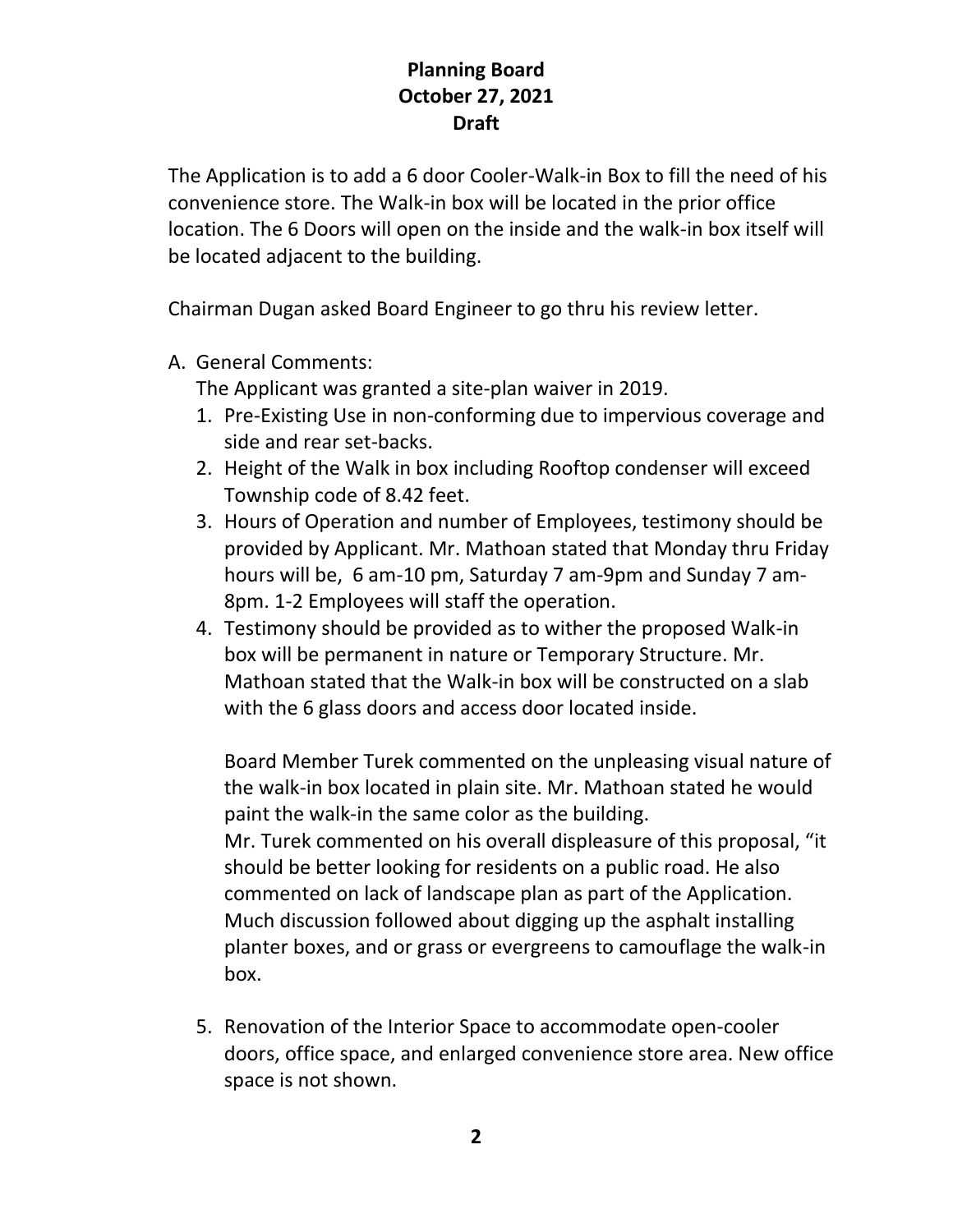6. Architectural Elevations were not included in the Application. McNulty stated the entire side of the building is unfinished. The property is located on a corner lot and highly visible on the busy corrider of Route 38 and Rudderow Ave.

Chairman Dugan asked about the possibility ow an Awning over the walk-in box. Applicant stated this would hinder air circulation and any future repairs if necessary.

- B. Parking, Loading and Pedestrian Circulation
	- 1. Board Engineer McNulty asked about the maneuverability of the filling tanker trucks on this tight site. Testimony was provided by Mr. Mathoan that the tanker trucks usually "hold on site" until the passenger cars fueling up vacate. Mr. Mathoan added that the tanker trucks usually enter from the Cutler Ave side because it has a better angle.
- C. Construction Details: Applicant agreed to amend the plans to show the handicapped accessible parking spot.
- D. Solid Waste Management Board Engineer McNulty said cooler box was not part of the 2019 Application. Board Solicitor Boraske said Applicant's compliance with the Review letter would be a condition of Approval.
- E. Signage: The Applicant did not apply for any new signage.

 Chairman Dugan opened the meeting to the Public. No Comments A Motion to Close The Public Portion was made by Ms. Nunes, second by Ms. Constantine, All Approve

Chairman Dugan asked for Board Member's Questions.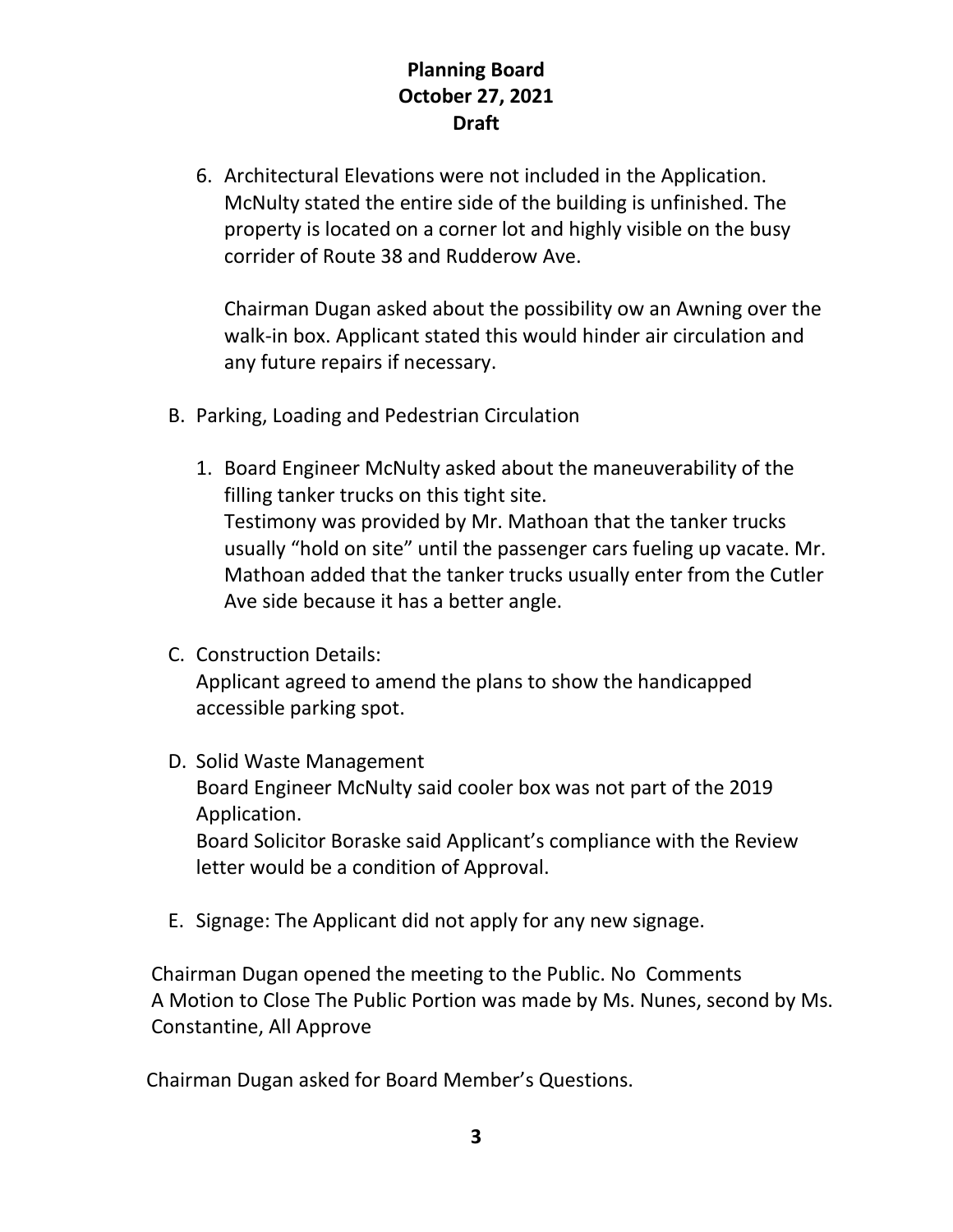Mr. Turek questioned the completeness of the Application:

No Landscape Plan or picture of the walk-in box.

 He commented again on thinking planter boxes were useless. He is insiting on Removing asphalt and planting arborvitaes of a certain height.

Board Engineer stated that planter boxes would not affect the set-backs.

 The Applicant's Attorney has concerns about cutting the asphalt. PSE&G Would become involved to "DIG" He did say that the Applicant would comply, But asked if the planting of the bushes could wait until spring.?

 Board Member Bennet commented that he felt three foot arborvitaes would Be fine.

 A Motion to accept the Application was made by Ms. Nunes, second by Mr. Turek, All Approve.

#### **V. Old Business:**

2941 Route 73 South, Block 150 Lot 19.06, Ammas Food Creations PB-21-02

 Regarding: Discussion with Board Attorney Boraske to determine any legal Requirements for the previously granted Resolution of Approval.

 Board Solicitor Boraske stated the Applicant is staying on the same parcel, just Changing units. Prior approval was a larger unit that required a expensive Sprinkler system.

Boraske recommended bringing the Applicant back to the next meeting to formally document the move. This would require a site-plan waiver to Change of Use Approval.

A Motion to go into Executive Session was made by Mr. Turek, second by Ms. Nunes, All Approve.

The Recording was turned off at this time.